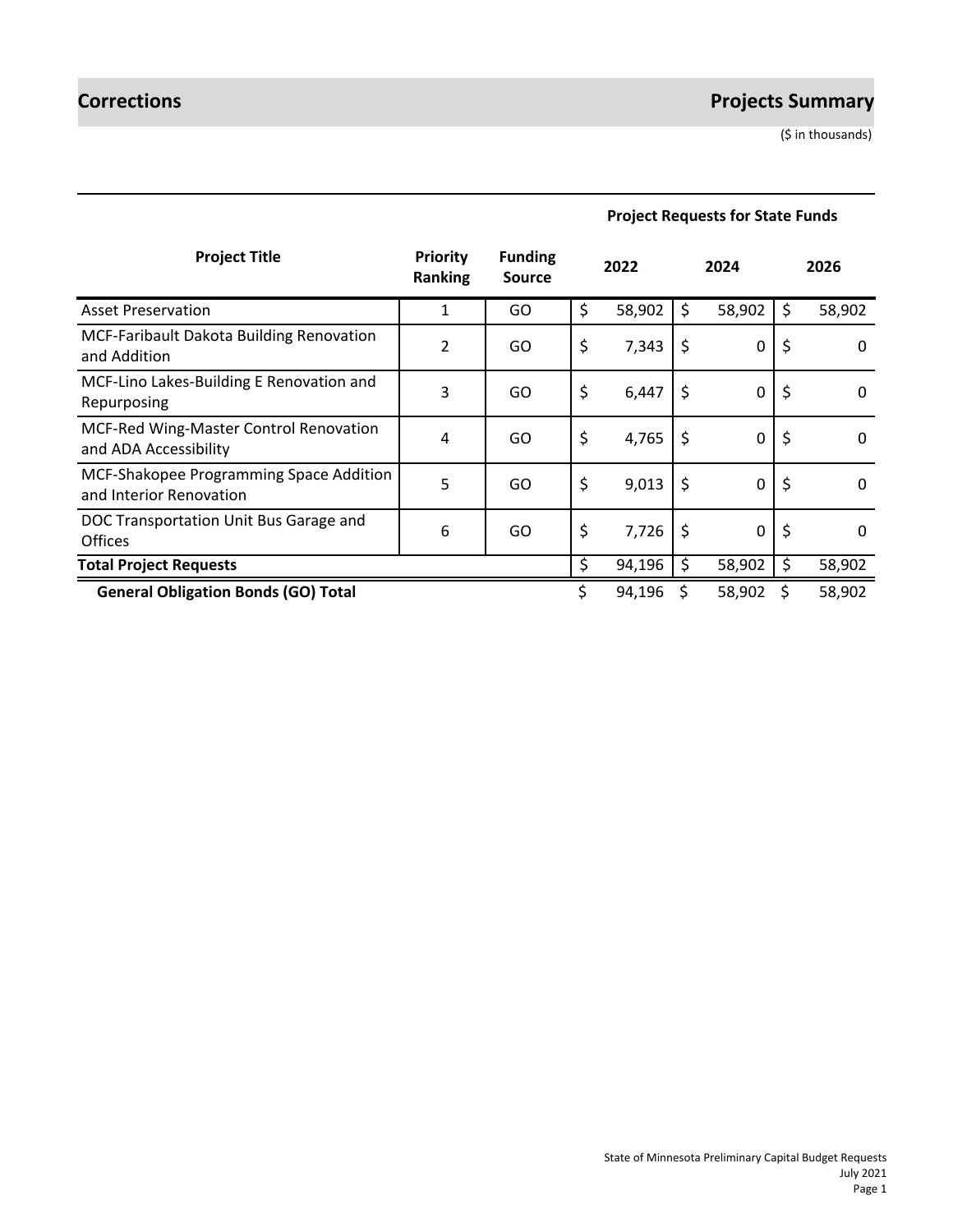# **Corrections Project Narrative**

(\$ in thousands)

#### **Asset Preservation**

| <b>AT A GLANCE</b>       |                                                                                                                                                                                                                                                                                 |
|--------------------------|---------------------------------------------------------------------------------------------------------------------------------------------------------------------------------------------------------------------------------------------------------------------------------|
| 2022 Request Amount:     | \$58,902                                                                                                                                                                                                                                                                        |
| <b>Priority Ranking:</b> |                                                                                                                                                                                                                                                                                 |
| <b>Project Summary:</b>  | \$58,902,000 in State funds is requested for Asset Preservation. This<br>project requests funding for repair, replacement and renewal needs<br>specific to Minnesota's Correctional Facilities. These needs represent a<br>system-wide assessment of the facility deficiencies. |

#### **Project Description**

The project requests funds the repair, replacement and renewal needs specific to the Minnesota Correctional Facilities. These needs represent a system-wide assessment of the facility deficiencies, including, but not limited to:

- Safety hazards and code compliance issues
- Preservation of building exteriors and interiors
- Perimeter security systems replacements/upgrades
- Tuck Pointing
- Roof Replacements
- Life safety issues (fire suppressions systems)
- Mechanical and electrical upgrades
- Window Replacement
- Infrastructure upgrades (restoration of asphalt roads/parking area, drainage systems, etc.)

#### **Project Rationale**

As the Department of Corrections (DOC) facilities age (three facilities are over 100 years old), the need becomes greater to maintain the condition of the buildings and systems. The asset preservation request is an attempt to implement a proactive plan, in lieu of a reactive or emergency response to building and system failures.

In recent years, asset preservation requests have become a basic component of the capital budget process. The key objectives of asset preservation is to help reduce the amount of deferred maintenance and deferred renewal. These projects require completion so deficiencies can be properly addressed and repairs made to maintain the DOC facilities. Funding of these requests will reduce future capital requests and will result in the overall security, safety and operating efficiencies.

#### **Project Timeline**

At the time of appropriation, multiple projects will be initiated and each project will have varying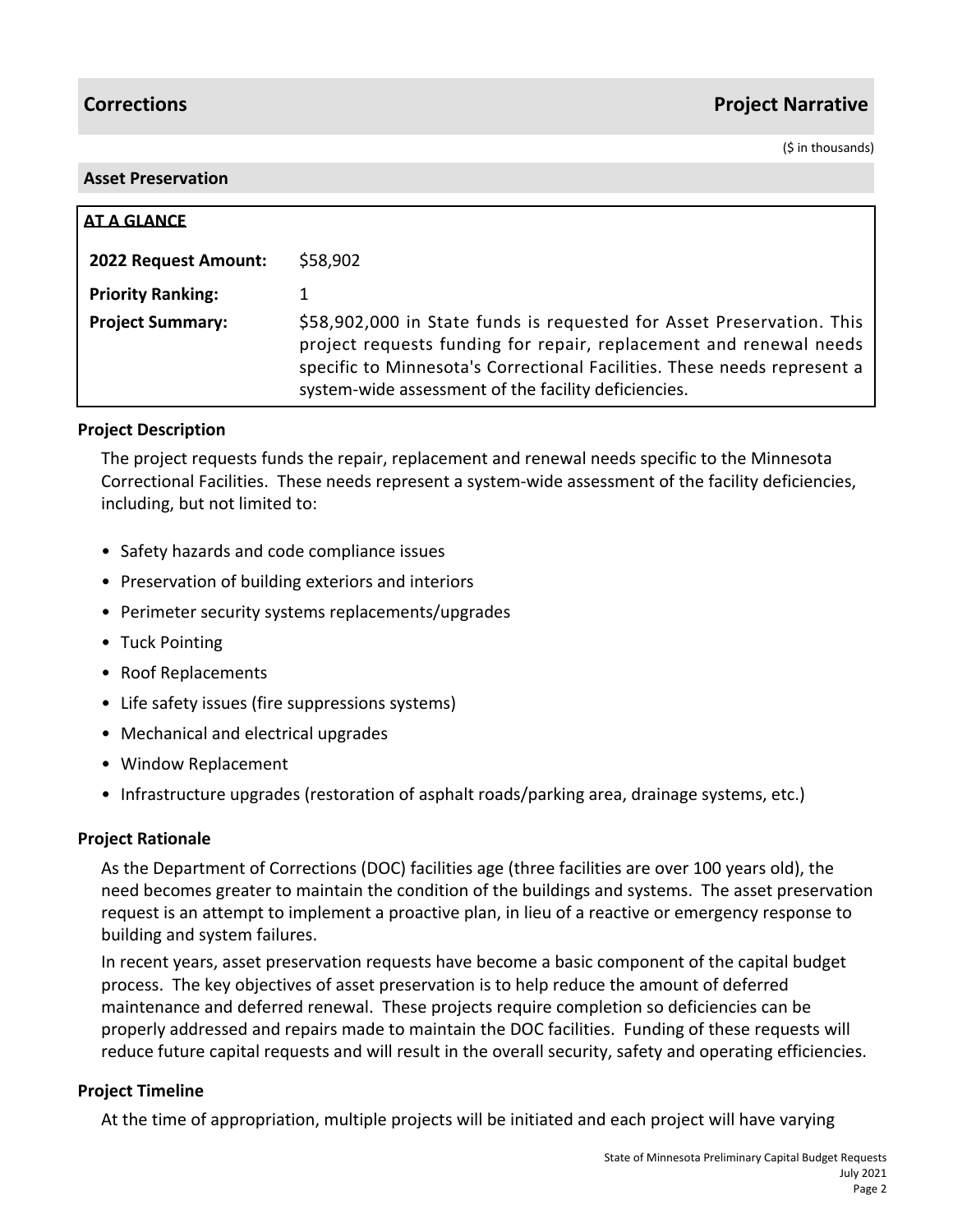schedules of completion

### **Other Considerations**

The continued funding at the requested level for several biennium's will enable the Department of Corrections to make a significant impact on the deferred maintenance backlog. Funding this request will enable the Department of Corrections to continue efforts to reduce the level of deferred maintenance at Minnesota's Correctional Facilities. The maintenance of physical plants is imperative to the safety of Minnesota citizens, DOC staff and incarcerated individuals who occupy DOC facilities.

The current backlog of critical asset preservation projects identified by the DOC exceeds \$220 Million.

Based on the 2020 Facility Condition Index Rating Scorecard, of the 336 buildings, 67 fall into the POOR condition category and 18 are in crisis condition. \$612 Million has been identified for deferred maintenance costs for all DOC buildings.

#### **Impact on Agency Operating Budgets**

There will be no impact of operating budgets for asset preservation projects.

### **Description of Previous Appropriations**

2012 Asset Preservation Appropriation - \$5 million 2014 Asset Preservation Appropriation - \$5.5 million 2016 Asset Preservation Appropriation - \$0 2017 Asset Preservation Appropriation - \$20 million 2018 Asset Preservation Appropriation - \$20 million 2020 Asset Preservation Appropriation - \$25 million

#### **Project Contact Person**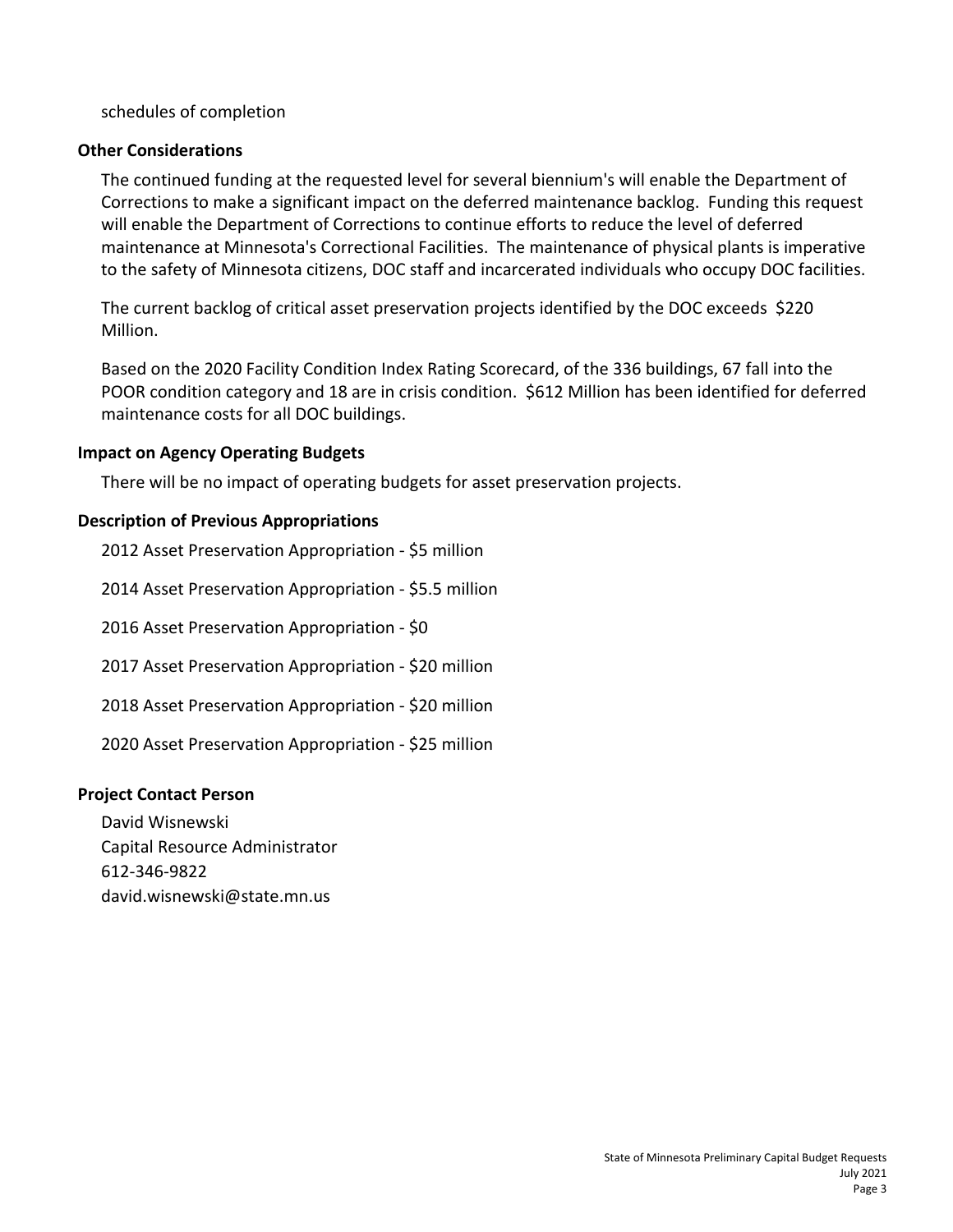(\$ in thousands)

#### **MCF-Faribault Dakota Building Renovation and Addition**

| <b>AT A GLANCE</b>          |                                                                                                                                                                                                                                                                                                                                                                                                                                                   |
|-----------------------------|---------------------------------------------------------------------------------------------------------------------------------------------------------------------------------------------------------------------------------------------------------------------------------------------------------------------------------------------------------------------------------------------------------------------------------------------------|
| <b>2022 Request Amount:</b> | \$7,343                                                                                                                                                                                                                                                                                                                                                                                                                                           |
| <b>Priority Ranking:</b>    | 2                                                                                                                                                                                                                                                                                                                                                                                                                                                 |
| <b>Project Summary:</b>     | There are four components that comprise the scope of work: $(1)$<br>Demolition of a two story brick building that is in'crisis' condition. (2)<br>Construction of a 4,400 square foot single story addition to accommodate<br>additional Programming functions with support spaces. (3) Renovation of<br>the existing 19,500 square foot single level building. (4) Site<br>improvements (paving of parking lot/access road and drainage system). |

#### **Project Description**

Demolition of a two story masonry building in its' entirety and the construction of a new 4,400 square foot addition to accommodate:

- Transition Offices
- Case Manager Office
- Multi-purpose Room (approximately 600 square foot with room dividers) to accommodate Programming.
- Storage
- Chapel
- Laundry
- I.T./Mechanical/Electrical Room
- Men/Women Restrooms

The new construction to be steel columns and beams with steel study brick cavity walls and wood truss roofing system with asphalt shingles. The addition is to visually blend with the existing building.

The extend of the renovation of the existing single story Dakota building is based on an architectural analysis that was completed to determine the deficiencies. The exterior elements include: new roof, windows, brick replacement/tuck pointing, while the interior finishes will get a 'refresh' to include painting of walls and hard ceilings, with restroom renovation.

The scope of work for the exterior/interior renovation of the building would include; but not limited to:

- New roof
- New windows
- Interior painting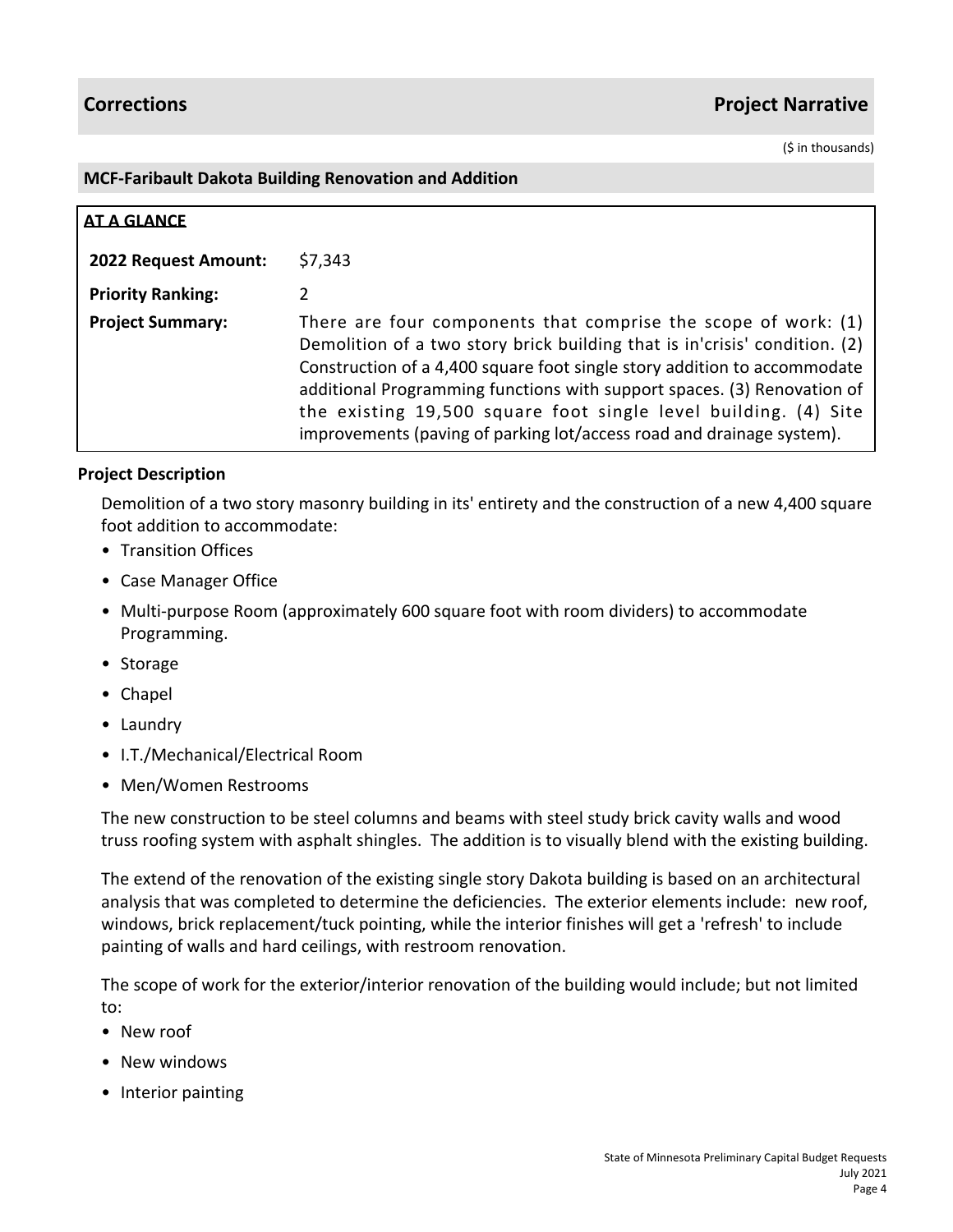• Renovation of the existing toilet/shower rooms

The site improvements would consist of asphalt paving of the parking lot and access road. The current asphalt paving has deteriorated to a point where patching is not longer effective. An extension of the parking area is a recreational area (basketball court) that has the same condition as the parking area and will require an overlay.

#### **Project Rationale**

Component #1 - Demolition of the two story building:

- An analysis of the existing building provided information that restoration would not be a cost effective option given the condition, lack of ADA access and required building code upgrades.
- In early 2019, a section of exterior wall (brick veneer) approximately 20' X 30' fell off of the building. This was due to water infiltration and freeze/thaw cycles contributed to the failure. The condition exists at other areas of the exterior wall which poses a safety hazard.

Component #2 - 4,400 square foot addition:

- Existing functions (Laundry and Chapel) within the first floor of the two story brick building will be relocated to this new addition due to demolition.
- Due to a shortage of Programming space within the minimum security unit, space will be added to meet the need. Building support functions; such as, restrooms, I.T. room, housekeeping, etc. will also be provided.
- The existing windows, roof and portions of the brick exterior are no longer serviceable and require replacement. The interior of the building will also require replacement of suspended ceilings and restroom/shower fixtures.

Component #3 - Interior renovation:

• The existing bathroom walls and floors require replacement due to cracked ceramic tile and missing grout causing water infiltration which compounds the issue; as well as potential for mold due to wet conditions from infiltration into the wall system. Painting of various components (walls, ceiling, door frames, etc.) within the building is also required due to heavy use and wear and tear.

Component #4 - Site improvements:

• The existing asphalt paving has deteriorated to a point where pot holes, cracks and areas of standing water have become a safety concern. An extension of the parking area is a recreational area (basketball court) that has the same condition as the parking area and will require an overlay.

#### **Project Timeline**

Project Funded: July 2023

Construction Bidding: August 2023

Construction: October 2023 - June 2024

Mid-point of Construction: February 2024

Close-out: July 2024

#### **Other Considerations**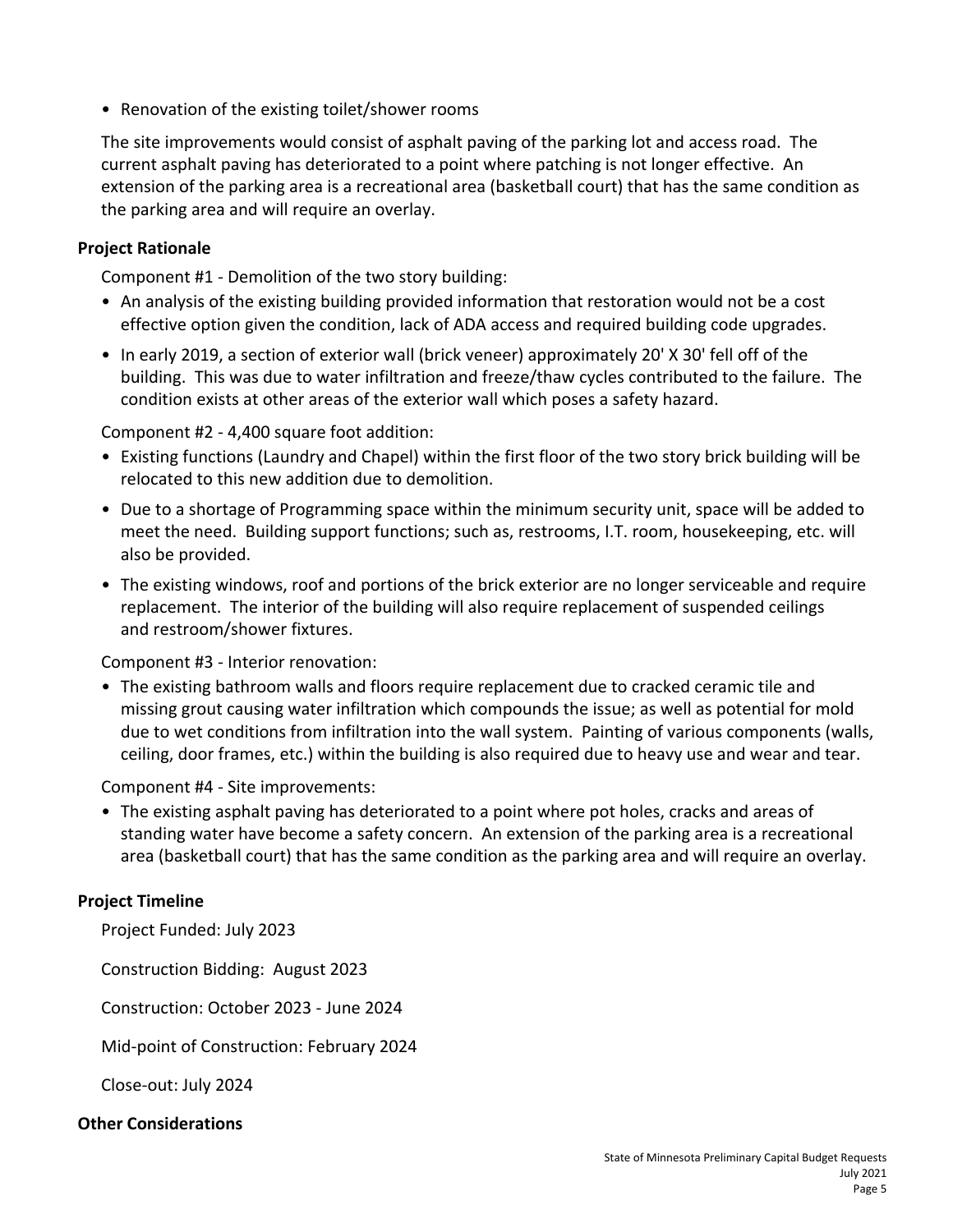#### **Impact on Agency Operating Budgets**

There will be no impact on the operating budget as the utilities are in place and functioning. Staff will be repositioned at the facility as needed to accommodate the added Programming functions and no additional staff are anticipated at this time.

#### **Description of Previous Appropriations**

There were \$954,000 approved for the design of the project during the 2020 Biennium. This request will be for the demolition, construction and renovation to complete the project.

#### **Project Contact Person**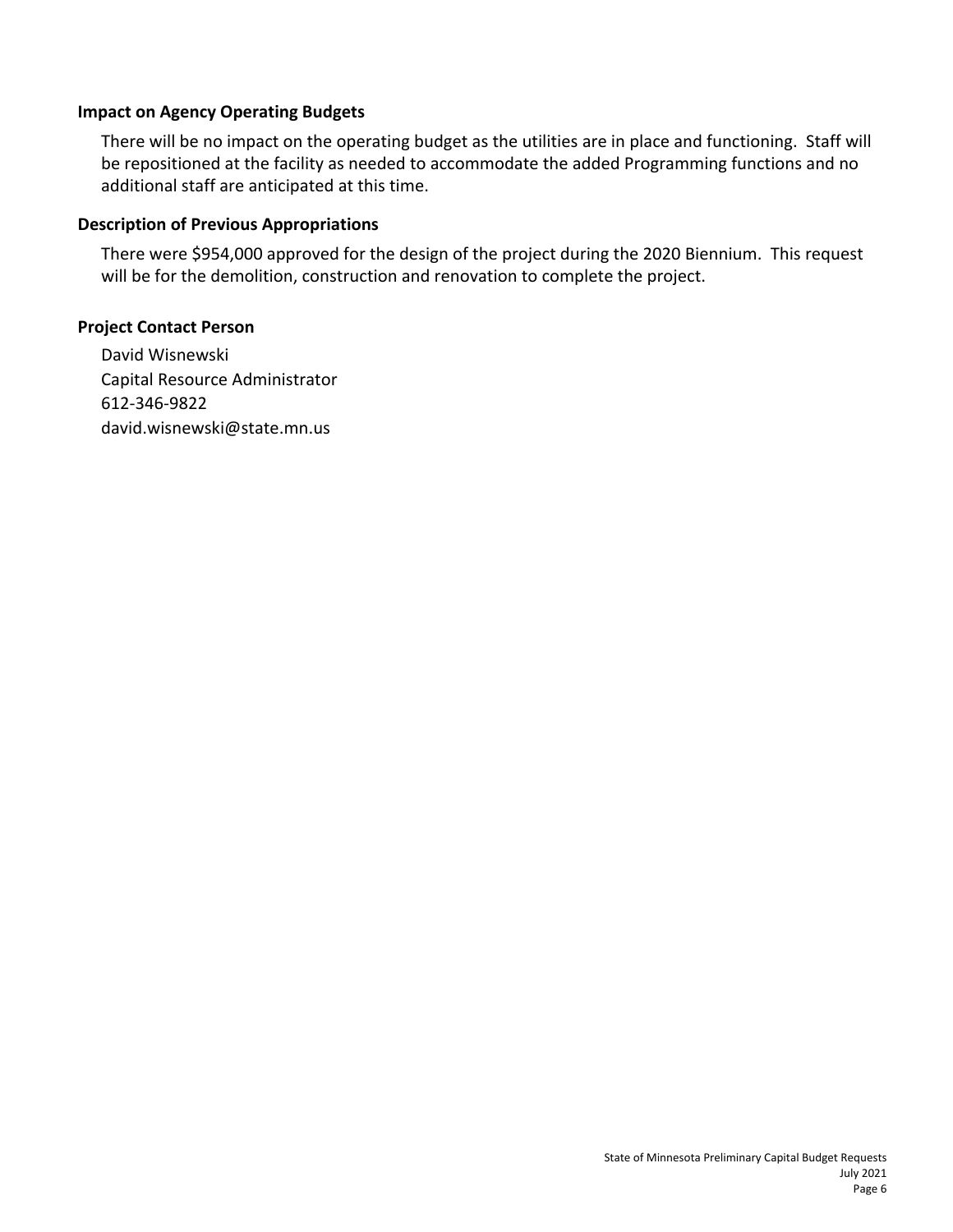# **Corrections Project Narrative**

(\$ in thousands)

#### **MCF-Lino Lakes-Building E Renovation and Repurposing**

| <b>AT A GLANCE</b>       |                                                                                                                                                                                                                                                                                                                                                            |
|--------------------------|------------------------------------------------------------------------------------------------------------------------------------------------------------------------------------------------------------------------------------------------------------------------------------------------------------------------------------------------------------|
| 2022 Request Amount:     | \$6,447                                                                                                                                                                                                                                                                                                                                                    |
| <b>Priority Ranking:</b> | 3                                                                                                                                                                                                                                                                                                                                                          |
| <b>Project Summary:</b>  | Provide Programming space for the DOC incarcerated population at the<br>Lino Lakes facility to align with the Department of Corrections'person<br>centered' approach. 8,500 square feet of vacant space in an existing<br>building would be renovated to accommodate programming functions, as<br>well as support space, with building shell improvements. |

#### **Project Description**

The design of the interior would allow for up to 8 separate congregate activities with 24 participants in a classroom setting, or more in a group setting. This building would accommodate approximately 200 individuals in simultaneous Programming. The scope of work will call for the complete demolition of the interior of the building to accommodate new programming space with support functions; and will also include:

#### **Interior:**

- Two 2,000 square foot rooms that can be subdivided into 8 smaller classrooms which allows the ability to increase or decrease the room size should social distancing of participants become a concern again in the future.
- A large staff prep. room similar to a 'teachers lounge' that has break room amenities, open desk space, telephones, copy machines, wireless connectivity.
- Four small offices sized rooms for individual sessions.
- A Correctional Officer station with good visibility of entrances and hallways as well as CCT monitoring.
- Dedicated Restroom for staff and incarcerated individuals.
- Janitor closet, I.T. room, Mechanical/Electrical Rooms

#### **Exterior:**

- HVAC Replacement
- Window Replacement
- Exterior Upgrades to comply with the Energy Code
- Hazardous Material Abatement
- Security Upgrades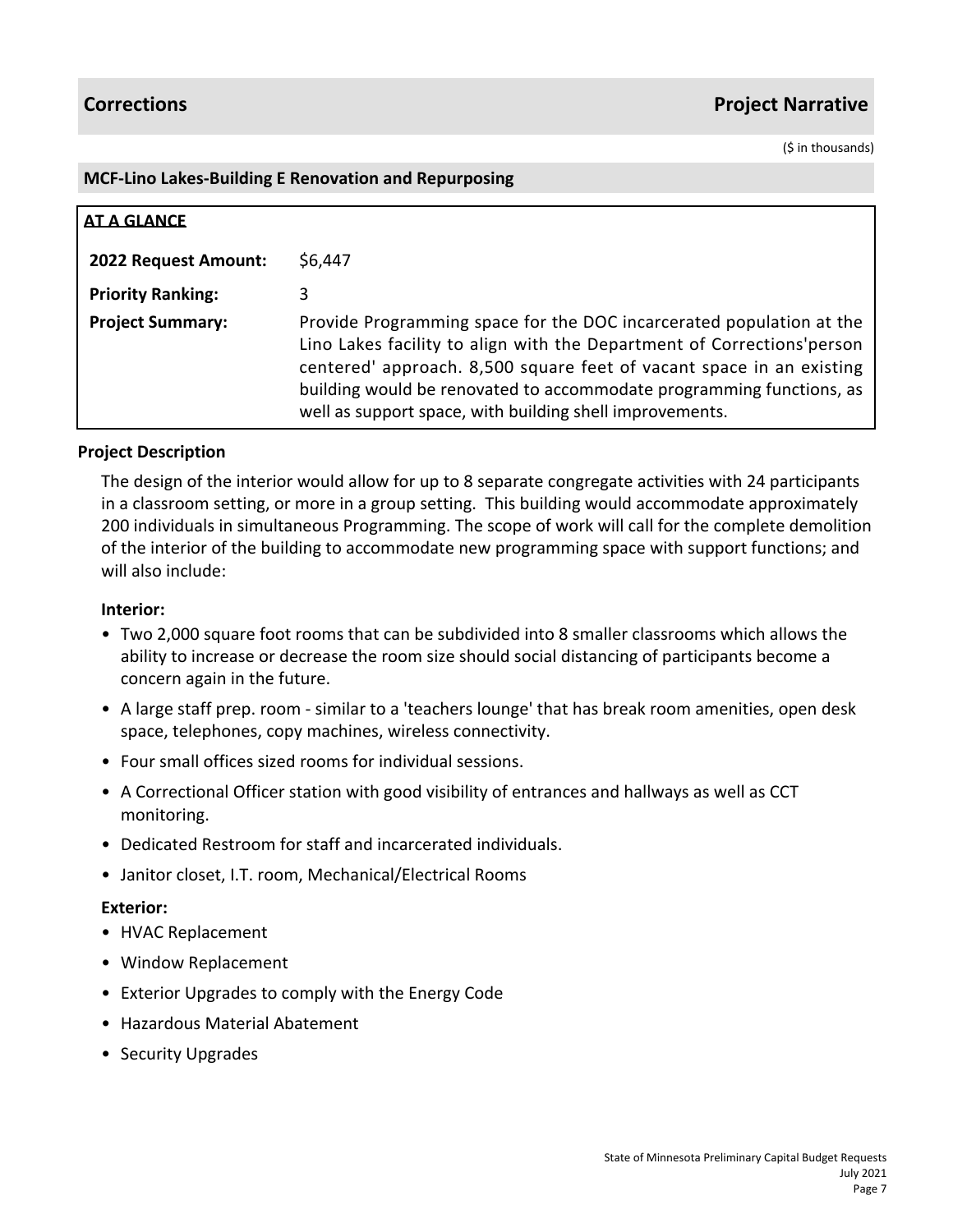#### **Project Rationale**

Current programming space at MCF-Lino Lakes is sufficient to meet our current treatment and educational enrollment capacity. However, with the Department's mission to expand structured programming, additional space is needed. In addition, much of the current Programming space is unsatisfactory as it: is subject to seasonal flooding, lacks adequate ventilation and climate control, has extremely poor layouts for security supervision, and has inadequate technology infrastructure for classwork or psycho-education.

#### **Project Timeline**

Funding Received: July 2022

Designer Selection and Award: September 2022

Design: October 2022 thru March 2023

Bidding/Contractor Award: June 2023

Construction Start: July 2023

Mid-point of Construction: December 2023

Construction Completion: May 2024

Occupancy: June 2024

#### **Other Considerations**

#### **Impact on Agency Operating Budgets**

There will be no impact on facility operating budgets since utilities and staffing are already in place.

#### **Description of Previous Appropriations**

#### **Project Contact Person**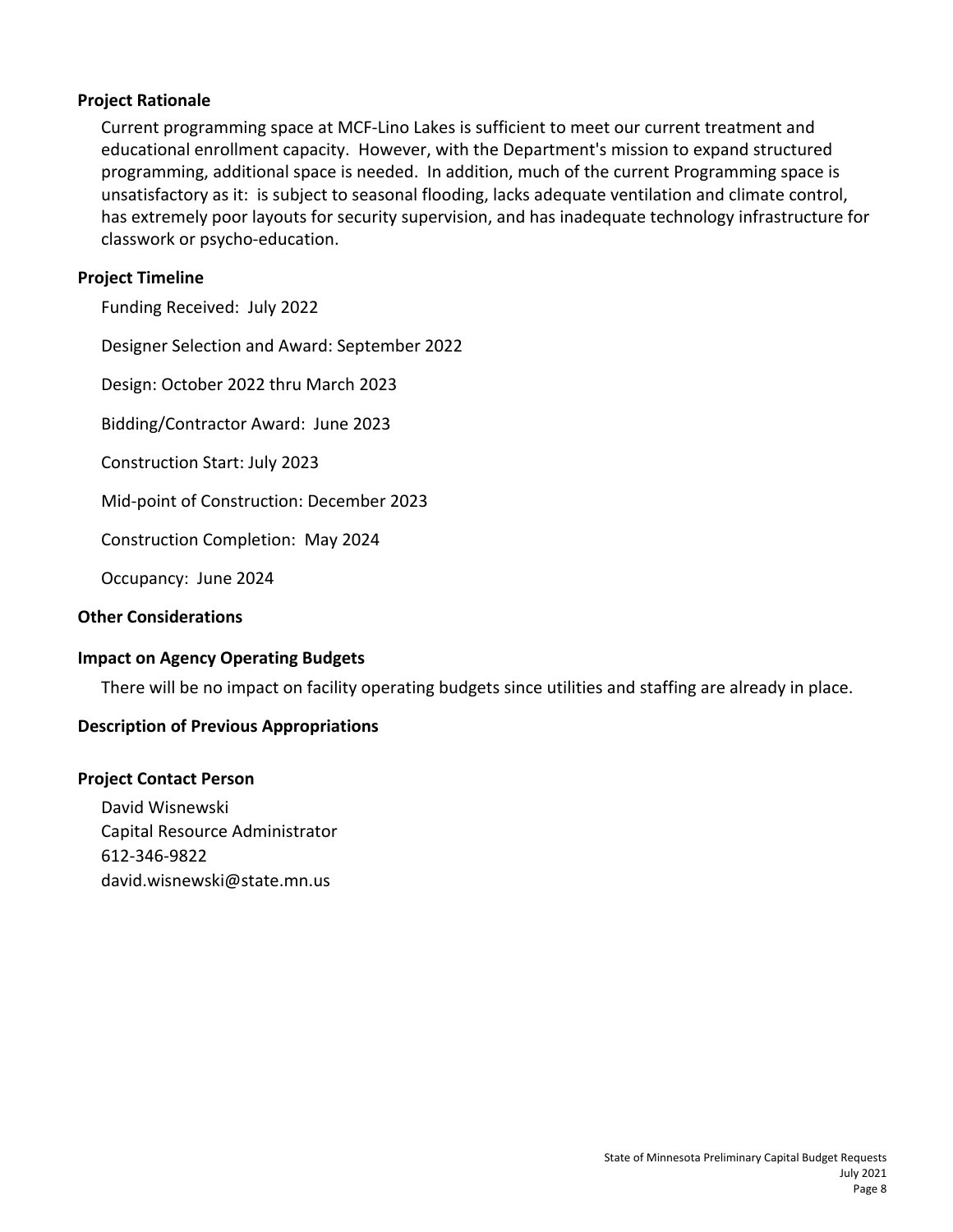(\$ in thousands)

#### **MCF-Red Wing-Master Control Renovation and ADA Accessibility**

| <b>AT A GLANCE</b>       |                                                                                                                                                                                                                                                                                                                                                                                                         |
|--------------------------|---------------------------------------------------------------------------------------------------------------------------------------------------------------------------------------------------------------------------------------------------------------------------------------------------------------------------------------------------------------------------------------------------------|
| 2022 Request Amount:     | \$4,765                                                                                                                                                                                                                                                                                                                                                                                                 |
| <b>Priority Ranking:</b> | 4                                                                                                                                                                                                                                                                                                                                                                                                       |
| <b>Project Summary:</b>  | Renovation of the Master Control area which will incorporate new access<br>control equipment, workstations, sally port and toilet room. Also, the<br>scope of work will provide for a new two level vestibule which will<br>incorporate a lift/elevator to accommodate handicapped individuals for<br>access from the ground floor to the first floor of the Administration<br>Building/Master Control. |

#### **Project Description**

In order to mitigate the deficiencies at the MCF-Red Wing facility that compromise security, efficiency and ADA compliance the following is the project scope of work:

1. Provide a handicapped accessible main entry to provide an accessible means of egress. This will be achieved by constructing a two level vestibule which will incorporate a handicapped accessible lift. The scope of work would also include expanding the entry to meet current code requirements and provide secure door control access.

2. Currently, the Master Control, Visitor Waiting Area and related Offices and within large room which compromised security and efficiency. The scope of work will separate the Visiting Area from the Master Control/Office area.

3. Provide a new sally port at Master Control comparable to other DOC facilities to provide a higher level of security.

#### **Project Rationale**

1. Lack of handicapped accessible entry to the Administration Building.

2. Door control area of the Administration Building is a security risk. It is currently separated from the entry to the building, except via a single locked vestibule door with remote push button unlocking. In its' current state, Master Control is nothing more than a reception desk.

3. Lack of sightlines into the facility from the Master Control/Door Control Station.

4. Lack of separation from the Master Control area from the Visiting Area.

5. No access to toilet room from Visitor Waiting Area.

6. There is non-secure access from the Visitor Waiting area through the Watch Command offices into the facility.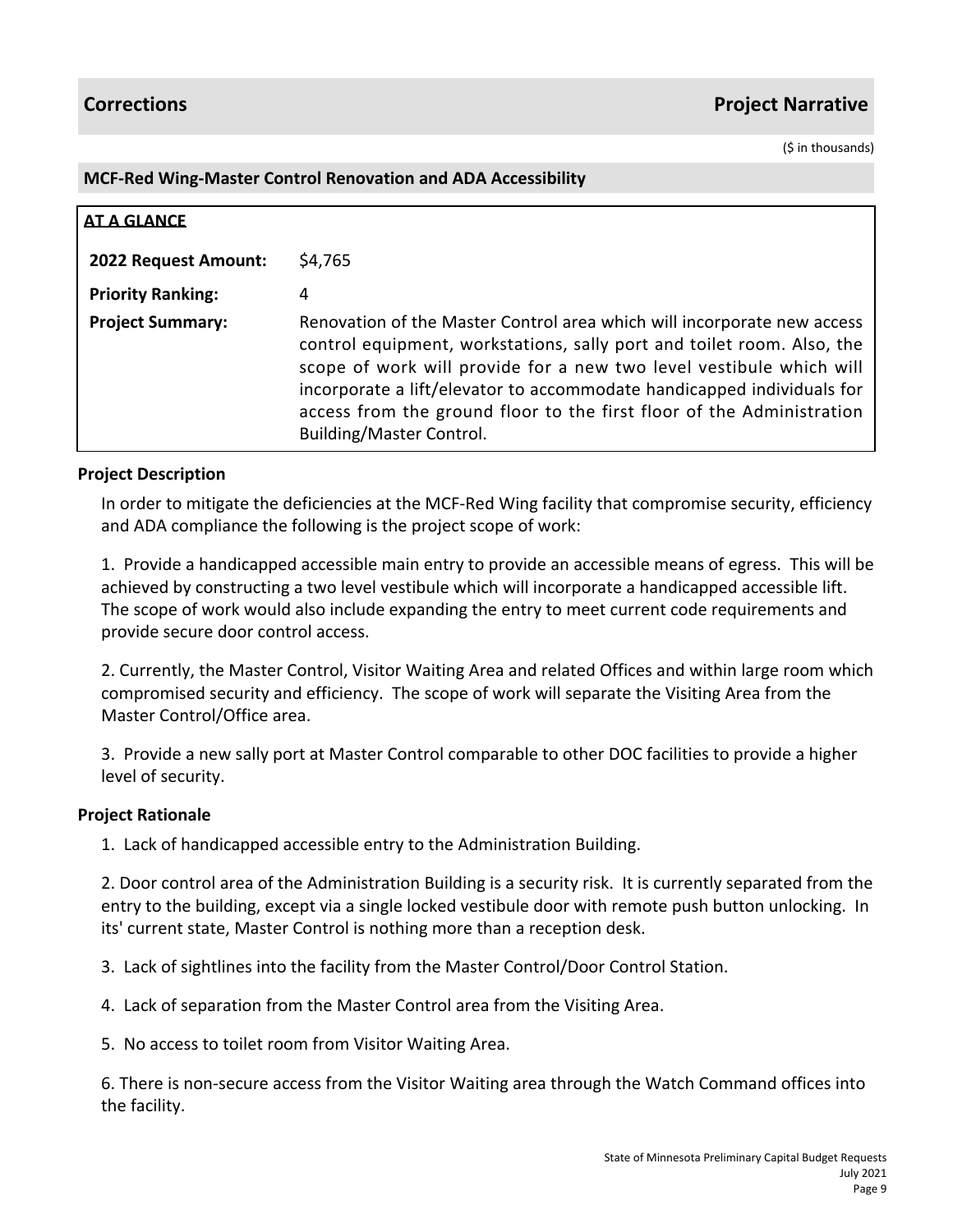#### **Project Timeline**

Funding Received: July 2022

Design Team Selected: September 2022

Design Completion: March 2023

Bidding/Contractor Award: June 2023

Start Construction: July 2023

Mid-point of Construction: December 2023

Construction Completion: April 2024

### **Other Considerations**

#### **Impact on Agency Operating Budgets**

There will be no implications on the operating budget for the facility.

#### **Description of Previous Appropriations**

#### **Project Contact Person**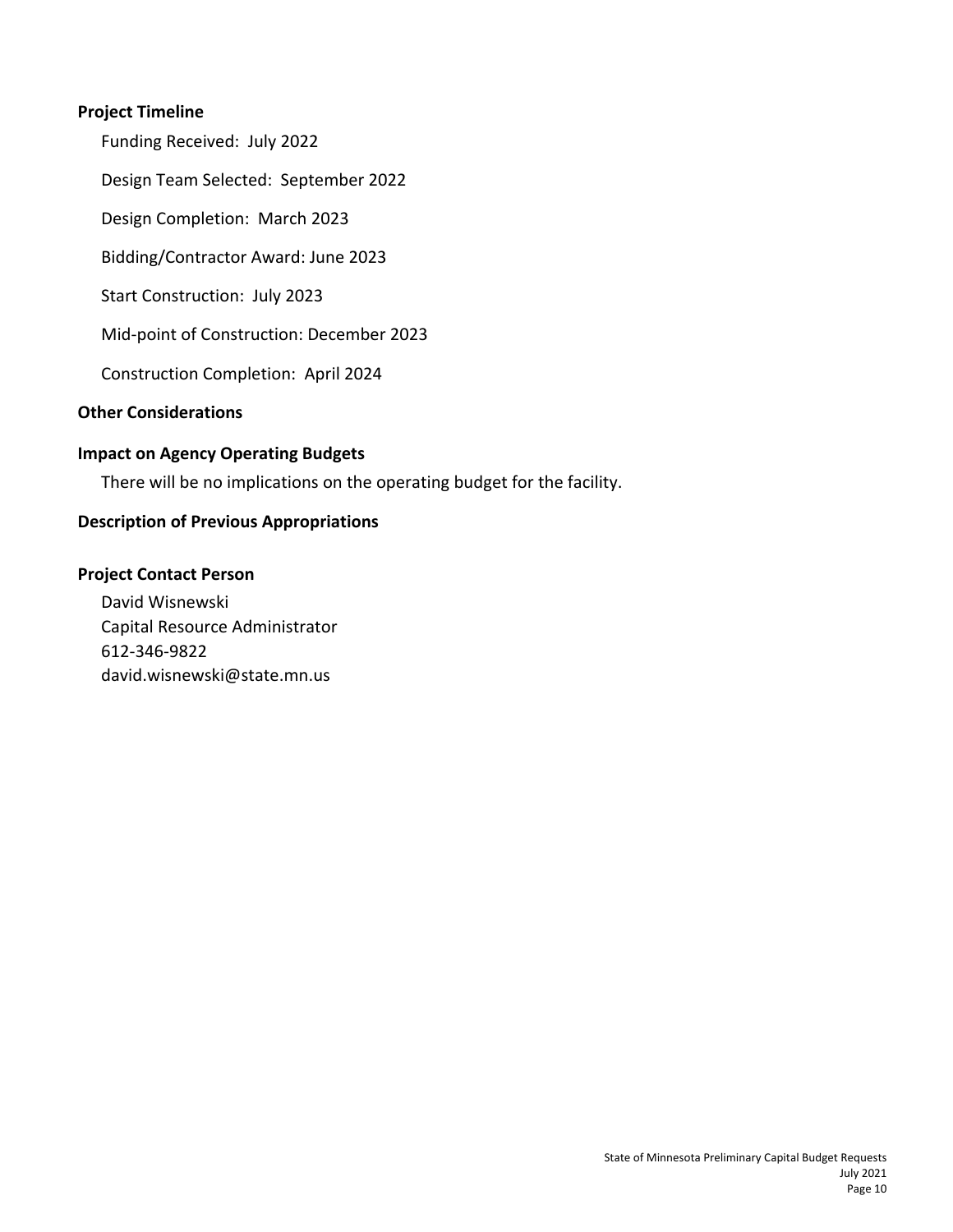(\$ in thousands)

#### **MCF-Shakopee Programming Space Addition and Interior Renovation**

| AT A GLANCE                 |                                                                                                                                                                                                                                         |
|-----------------------------|-----------------------------------------------------------------------------------------------------------------------------------------------------------------------------------------------------------------------------------------|
| <b>2022 Request Amount:</b> | \$9,013                                                                                                                                                                                                                                 |
| <b>Priority Ranking:</b>    | 5                                                                                                                                                                                                                                       |
| <b>Project Summary:</b>     | Construct a building addition (10,280 square foot) and renovate interior<br>space (5,000 square foot) to create and add Programming space for<br>Parenting/Children's programming area for the MCF-Shakopee<br>incarcerated population. |

#### **Project Description**

The scope of work for the projects has two components; a building addition and interior renovation as shown below:

#### **BUILDING ADDITION**

The current Programming space in the CORE (Admin./Support Services) building is approximately 3,000 square feet. The building addition of 10,280 square feet will accommodate the following:

- Two 2,400 square foot multi-purpose rooms that can be subdivided into smaller classrooms for optimal flexibility.
- Two 600 square foot classrooms that can also be divided into smaller rooms for Education Programming.
- Three 260 square foot Group Rooms for cognitive behavioral programming, volunteer programming for the incarcerated population.
- 1,600 square feet in office space for education staff, religious services coordinator and programming staff.
- A large staff prep room that has break room amenities, open desk space, telephones, copy machines, technology and wireless connectivity.
- Sufficient restroom capacity for staff and incarcerated.
- Janitor closet, storage rooms, I.T. rooms, mech./elec. room, etc.
- 1,000 square feet for religious service space that can be divided to create three smaller spaces for religious services to be delivered.

#### **INTERIOR RENOVATION**

- Renovate existing children's room and existing group room (531 square feet each), to create one children's/parenting space as current space limits the number of participants in the programs and is not conducive to current research in parenting/children's areas.
- Renovate current staff office area to add a media conference room for legal calls and flexibility for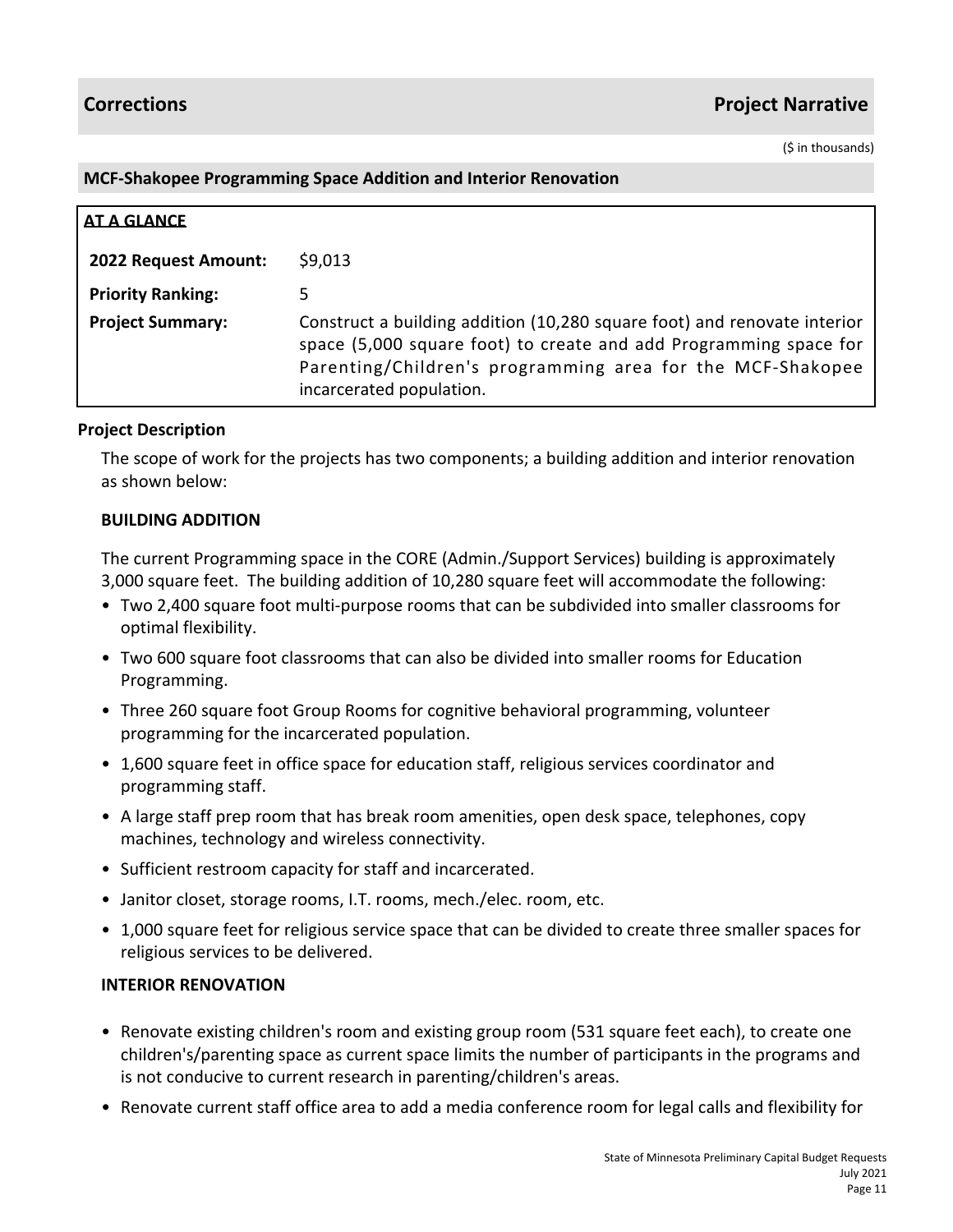remote court hearing participation for incarcerated individuals.

- Create a corridor with a Search Room for entrance into the Visiting Room to improve sightlines and safety for incarcerated women entering/exiting the Visiting Room and space to conduct searches.
- Renovate offices impacted by the addition of the Visiting Corridor creation.
- Renovate existing storage and office space connected to the Gym to create a functional multi-use area for work crew and program assignment coordinators and wellness space for incarcerated individuals.
- Renovate existing classroom to add to existing Library capacity.

#### **Project Rationale**

The current footprint of the MCF - Shakopee CORE (Admin./Support Services) building Programming space was designed and constructed when the bed capacity was at 132 incarcerated individuals. This was based on the capacity when the facility was first constructed in 1986. The current bed capacity has grown to 679 incarcerated individuals. Current space is not sufficient to meet the facilities Programming needs for the population; including: parenting program needs, cognitive behavioral programming needs, education enrollment capacity, religious services, recreation and wellness and volunteer services. The facility does not have the capacity to address the current Programming needs or the Agency initiative to expand structured Programming.

#### **Project Timeline**

Funding Received: July 2022

Design Consultant selection/Design start: September 2022

Design Completion: March 2023

Bidding/Contractor Selection: June 2023

Construction Start: July 2023

Mid-point of Construction: January 2024

Construction Completion: July 2024

Occupancy: August 2024

#### **Other Considerations**

#### **Impact on Agency Operating Budgets**

Electrical and natural gas billing for the building addition to be calculated as part of Pre-design Report.

### **Description of Previous Appropriations**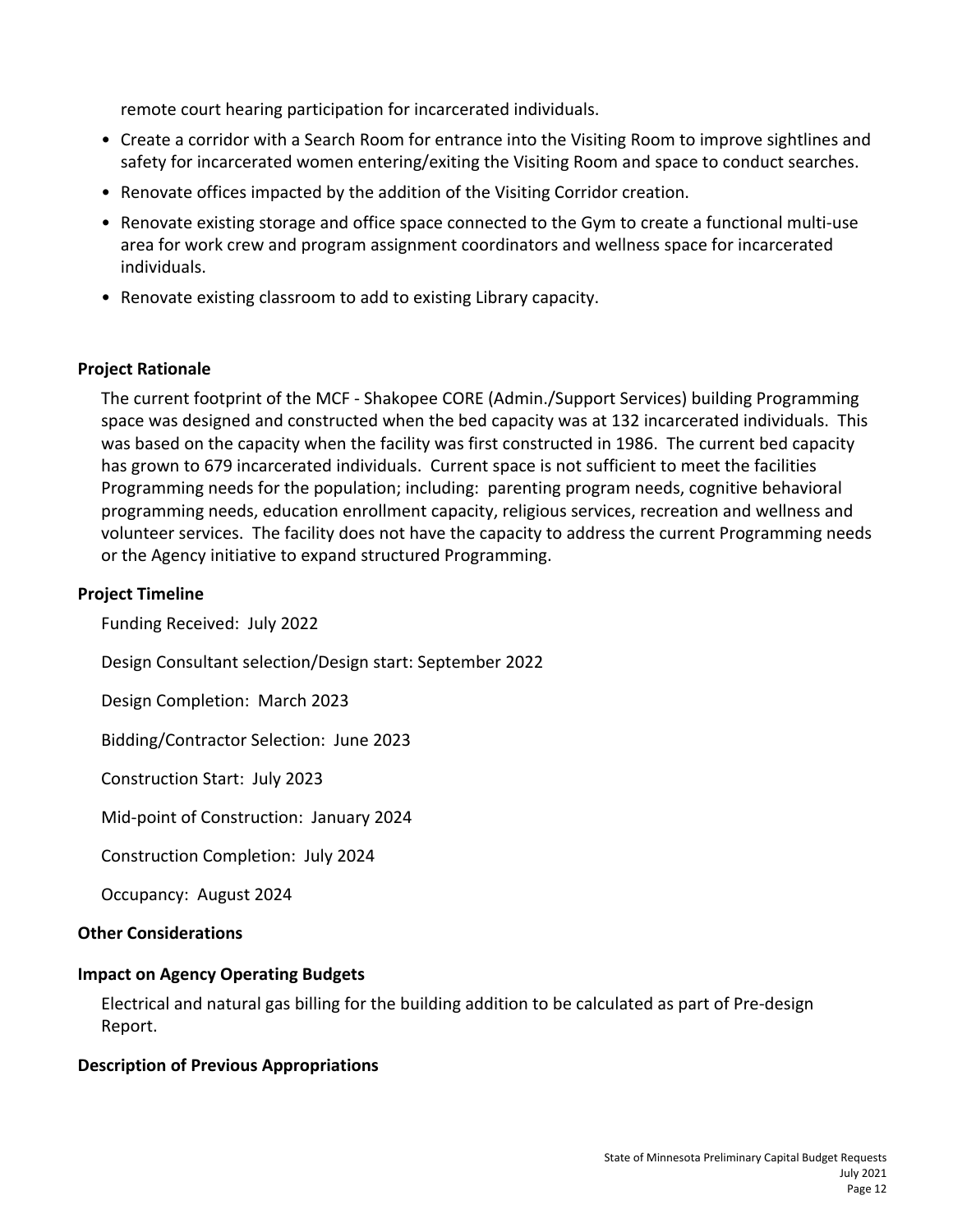# **Project Contact Person**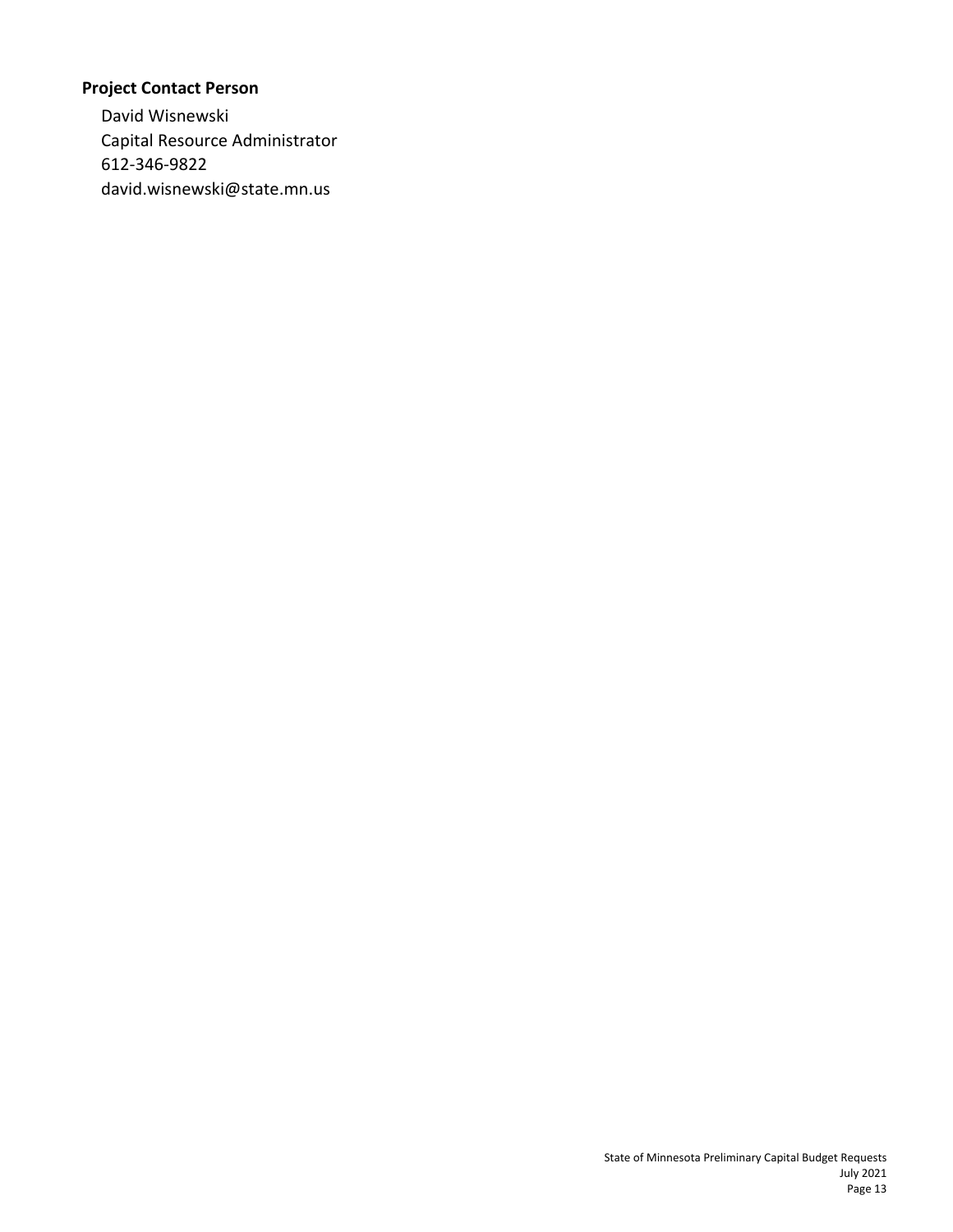# **Corrections Project Narrative**

(\$ in thousands)

#### **DOC Transportation Unit Bus Garage and Offices**

| AT A GLANCE              |                                                                                                                                                                                                                                                                          |
|--------------------------|--------------------------------------------------------------------------------------------------------------------------------------------------------------------------------------------------------------------------------------------------------------------------|
| 2022 Request Amount:     | \$7,726                                                                                                                                                                                                                                                                  |
| <b>Priority Ranking:</b> | 6                                                                                                                                                                                                                                                                        |
| <b>Project Summary:</b>  | Deign and construction of a 14,000 square foot bus garage and offices for<br>the Department of Corrections Transportation Unit. The proposed facility<br>will be located at the MCF-Oak Park Heights facility on unoccupied<br>property on the south side of the campus. |

#### **Project Description**

The bus garage and offices will included the following functions:

#### **Interior Bus Parking**

- (2) MCI style buses (40'-6" long)
- (1) F550 Hoagland bus (34'-6" long)
- Dedicated vehicle was bay area
- Interior dump stations for each bus bay

#### **Other Interior Vehicle Parking**

- (12) vehicles, mix of sizes; including, but not limited to: Chevrolet Passenger Van, Chevrolet Suburban, Ford Excursion & Express Van, Chevrolet Traverse, Dodge Caravan.
- Drive-thru preferred for the group of interior parking spaces; i.e., entrance door leading to a double loaded aisle with angled parking on each side.

#### **Other Storage Space Needs**

- (1) Utility Trailer (6'X10')
- 8-9 spare bus tires
- Hand sink/eye wash/safety shower

#### **Office Space**

- (3) Supervisors offices
- (1) OAS office (Admin. Support Staff)
- Housed Out of Facilities (HOF) offices
- Men/Women Restrooms
- Records Retention Room
- Windows/visibility from office space into garage area.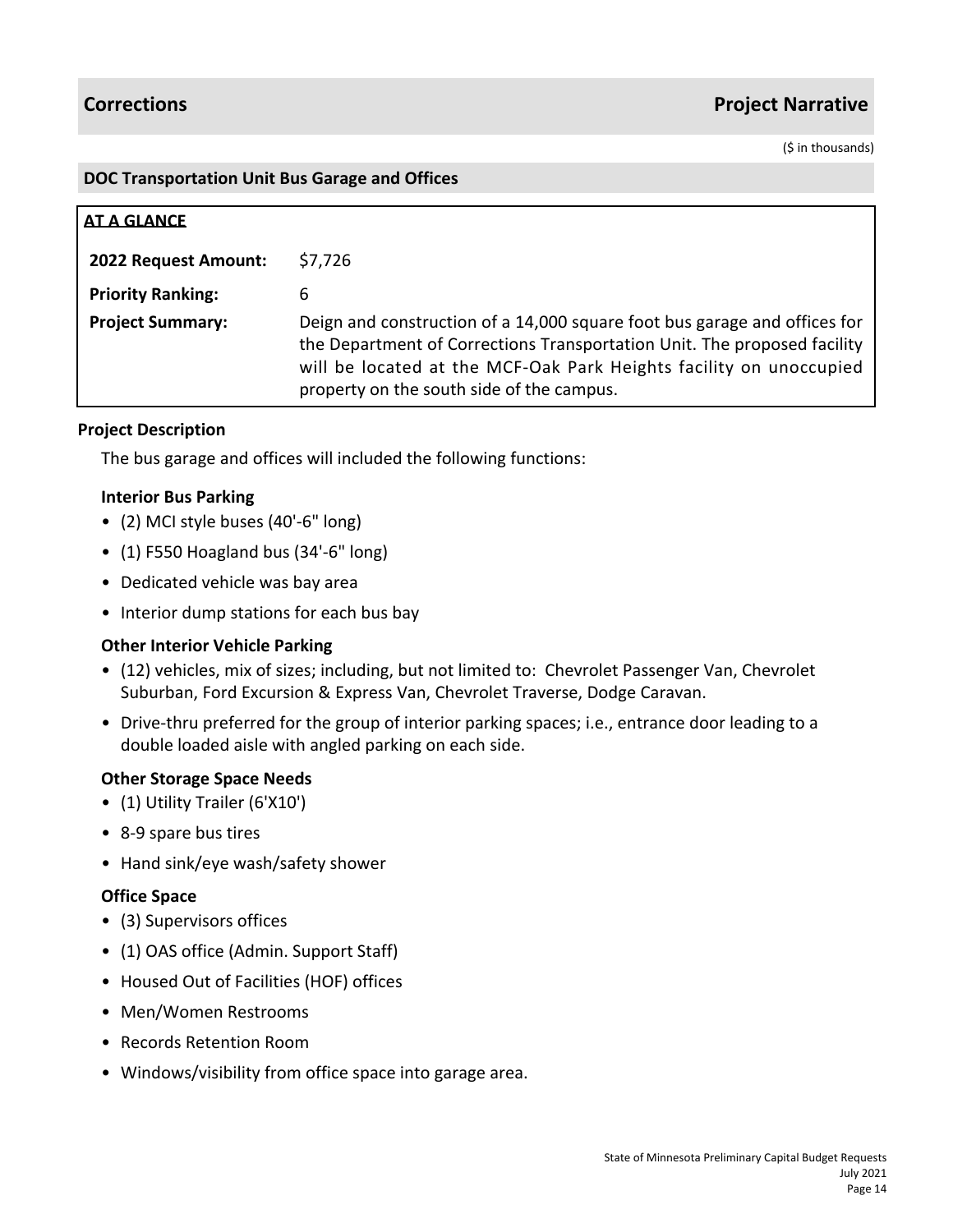#### **Project Rationale**

The DOC Central Transportation Unit (CTU) has never had a dedicated agency location for transport vehicles. CTU has always relied on borrowed or rented space, and for an extended period of time the CTU rented space off Como Avenue in St. Paul. This space was critically dilapidated and lacked security. In 2016, CTU started exploring the option of a Transportation Center on DOC property. Meanwhile, in 2017, the property CTU rented was sold and the contract vendor invoked a contract cancellation clause. CTU lost their garage space with very little notice. Following an unsuccessful search for suitable space within the metro area, CTU signed a contract to use space in a vacant fire hall in Bayport, MN. CTU needed an interior space as the diesel vehicles cannot be left outside in the cold weather months. However, the space does still not meet the needs of the CTU. The space is only sufficient enough to house three transport busses. Therefore, all other vehicles, along with staff are located in two different locations. Many vehicles are parked outdoors and the CTU vehicles have been subject to vandalism and theft in these non-secured areas.

Currently, CTU staff and vehicles are divided into three locations (City of Bayport, MCF-Stillwater and DOC Central office in St. Paul). None of the three locations are ideal and having staff and vehicles divided into three locations is inefficient, not cost effective and complicates scheduling and supervision.

#### **Project Timeline**

Funding Received: July 2022

Design Team Selected: September 2022

Design Completion: March 2023

Bidding/Contractor Award: May 2023

Start Construction: June 2023

Mid-point of Construction: January 2024

Construction Completion: April 2024

Occupancy: May 2024

#### **Other Considerations**

There will be investigation/implementation of several sustainable/green initiatives to complement the project. The initiatives may include solar array, ground source heat pumps, electric vehicle charging, etc.

#### **Impact on Agency Operating Budgets**

Utilities: Electric - \$60,000/year Gas - \$14,000 (April - October) & \$25,000 (November - March) Total: \$99,000 Staffing: Due to the consolidation of other locations, the overall Transportation Unit operating budget will be